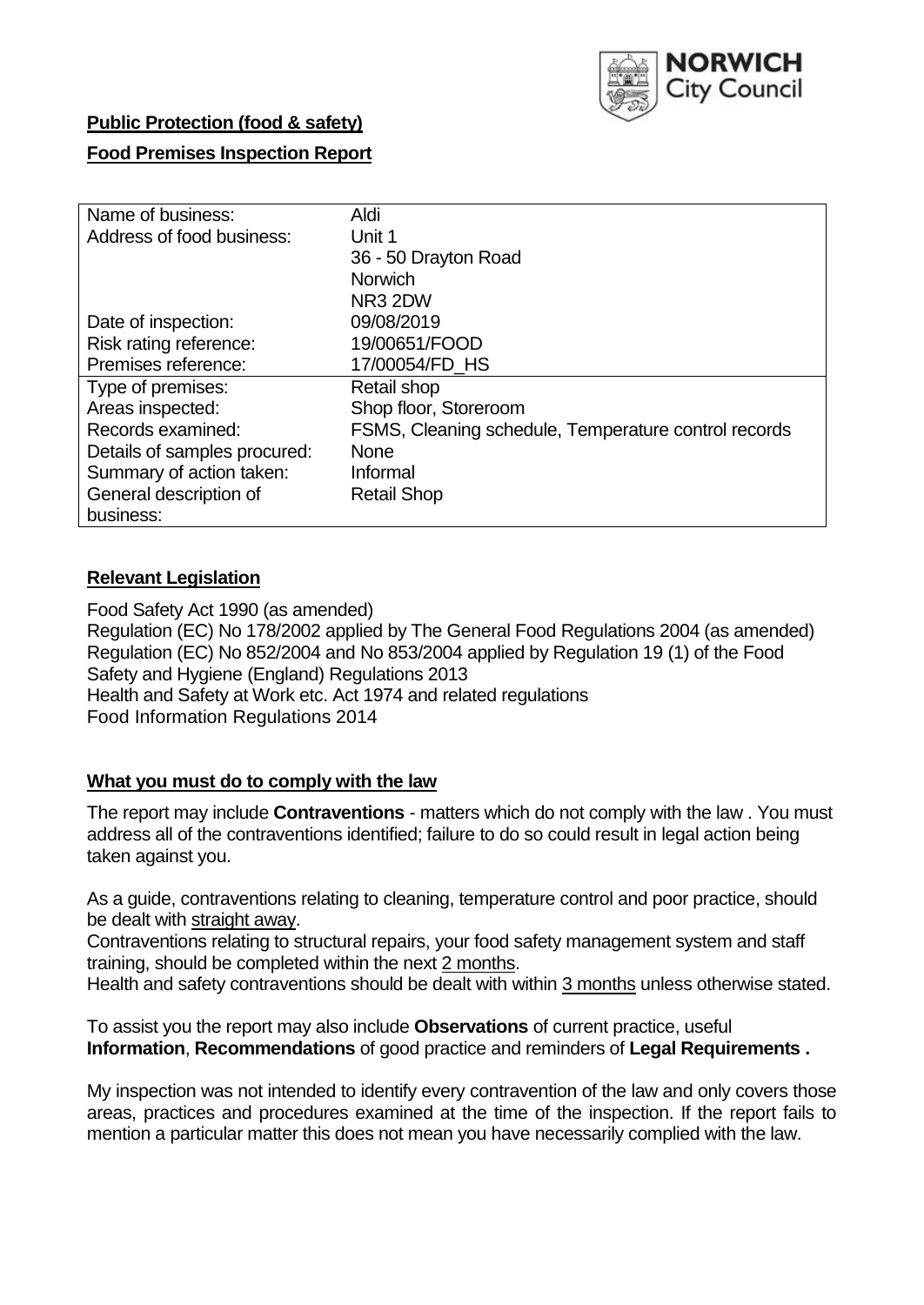# **FOOD SAFETY**

#### **How we calculate your Food Hygiene Rating:**

The food safety section has been divided into the three areas which you are scored against for the hygiene rating: 1. food hygiene and safety procedures, 2. structural requirements and 3. confidence in management/control procedures. Each section begins with a summary of what was observed and the score you have been given. Details of how these scores combine to produce your overall food hygiene rating are shown in the table.

| <b>Compliance Area</b>                     |          |    |                | <b>You Score</b> |           |                |           |    |          |  |  |
|--------------------------------------------|----------|----|----------------|------------------|-----------|----------------|-----------|----|----------|--|--|
| Food Hygiene and Safety                    |          |    | $\Omega$       | 5                | 10        | 15             | 20        | 25 |          |  |  |
| <b>Structure and Cleaning</b>              |          |    | $\Omega$       | 5                | 10        | 15             | 20        | 25 |          |  |  |
| Confidence in management & control systems |          |    | $\overline{0}$ | 5                | 10        | 15             | 20        | 30 |          |  |  |
|                                            |          |    |                |                  |           |                |           |    |          |  |  |
| <b>Your Total score</b>                    | $0 - 15$ | 20 | $25 - 30$      |                  | $35 - 40$ |                | $45 - 50$ |    | > 50     |  |  |
| Your Worst score                           | 5        | 10 | 10             |                  | 15        |                | 20        |    |          |  |  |
|                                            |          |    |                |                  |           |                |           |    |          |  |  |
| <b>Your Rating is</b>                      | 5        | 4. |                | 3                |           | $\overline{2}$ |           |    | $\Omega$ |  |  |

Your Food Hygiene Rating is 5 - a very good standard



## **1. Food Hygiene and Safety**

Food hygiene standards are high. You demonstrated a very good standard of compliance with legal requirements. You have safe food handling practices and procedures and all the necessary control measures to prevent cross-contamination are in place. Some minor contraventions require your attention. **(Score 5)**

### Hand-washing

**Observation** I was pleased to see hand-washing was well managed.

### Personal Hygiene

**Observation** I was pleased to see that standards of personal hygiene were high.

### Temperature Control

**Observation** I was pleased to see you were able to limit bacterial growth and/or survival by applying appropriate temperature controls at points critical to food safety and that you were monitoring temperatures.

#### Poor Practices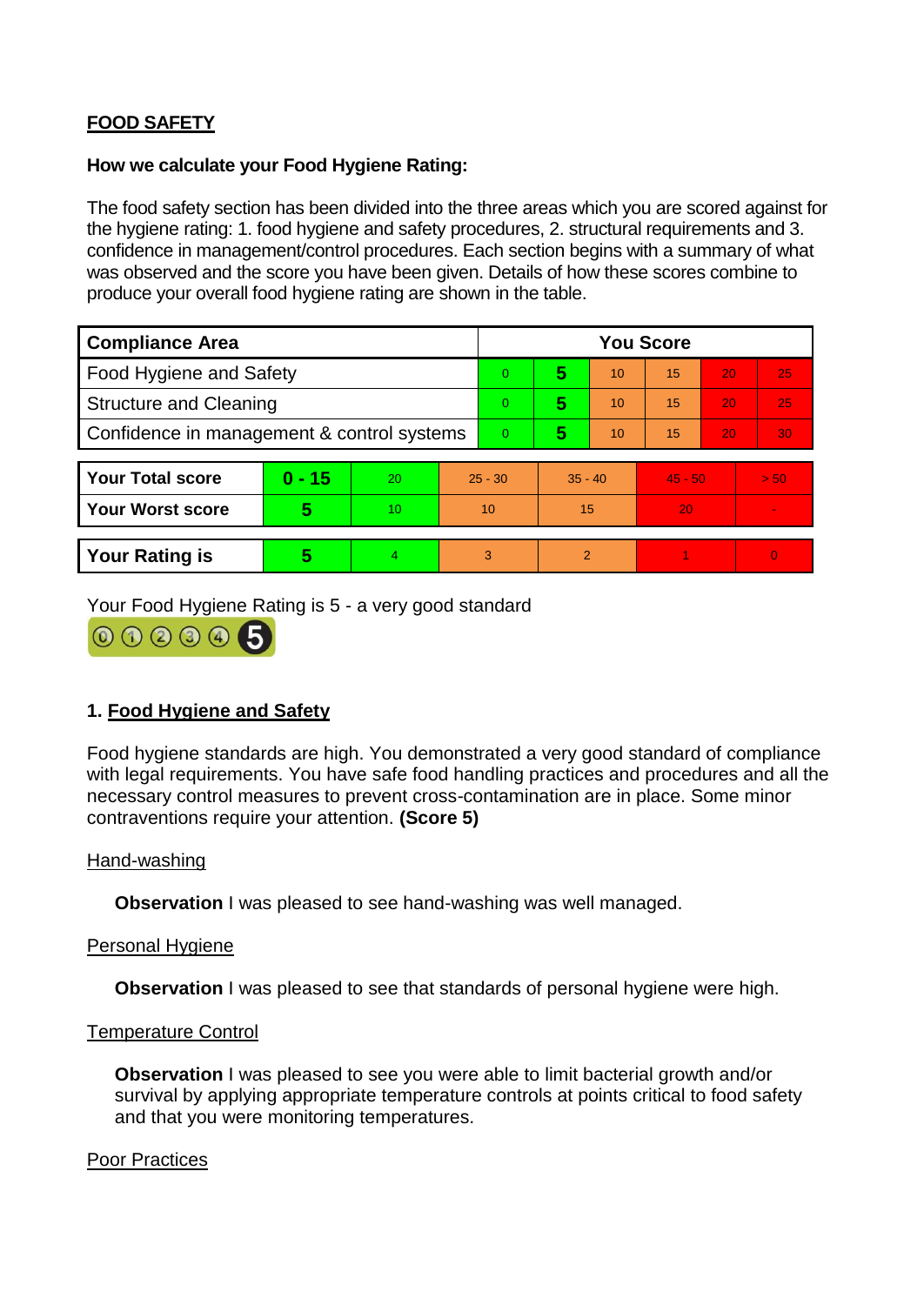**Observation** raw foods were being stored above and next to ready-to-eat foods It is good practice to use separate storage and display facilities including refrigerators, freezers and display units for raw and ready-to-eat food. Store raw and ready-to-eat in separately designated areas, even if the food is in sealed containers

## **2. Structure and Cleaning**

The structure facilities and standard of cleaning and maintenance are all of a good standard and only minor repairs and/or improvements are required. Pest control and waste disposal provisions are adequate. The minor contraventions require your attention. **(Score 5)**

### Cleaning of Structure

**Contravention** The following items were dirty and require more frequent and thorough cleaning:

• flooring in warehouse

**Observation** The premises had been well maintained and the standard of cleaning was good.

### Cleaning of Equipment and Food Contact Surfaces

**Contravention** The following items are dirty and must be cleaned::

- interior to chest freezer storing fruit
- around top rims to chest freezers
- seals to doors to display freezers
- shelf to 'Special buys' area

### Cleaning Chemicals / Materials / Equipment and Methods

**Observation** I was pleased to see that the premises was kept clean and that your cleaning materials, methods and equipment were able to minimise the spread of harmful bacteria between surfaces.

#### Maintenance

**Observation** You are maintaining the premises in good condition.

### Facilities and Structural provision

**Observation** I was pleased to see the premises had been well maintained and that adequate facilities had been provided.

### Pest Control

**Observation** You have a pest control contract in place and there is no evidence of pest activity on the premises.